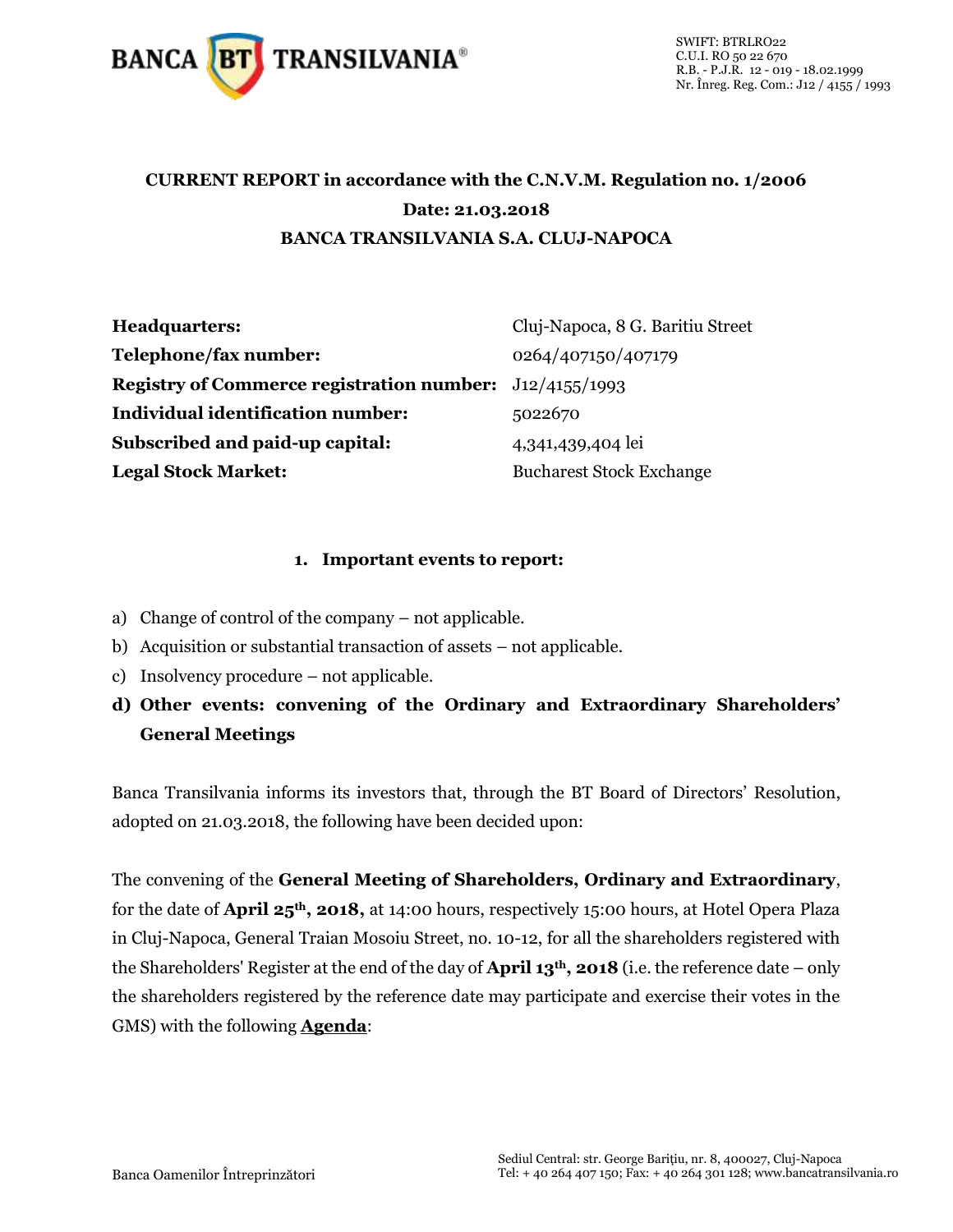

## **For the Ordinary General Meeting:**

- **1.** Approval of the annual statutory IFRS financial statements for the 2017 financial year, in compliance with NBR's Order No. 27/2010, as subsequently amended, together with the Report of the Board of Directors and the Report of the Independent Auditor.
- **2.** Approval of the net profit distribution in the sum of RON 1,185,979,233 as follows: allocation of the sum of RON 104,937,573 for legal and other reserves, of the sum of RON 1,081,041,660 lei for net profit reserves to be distributed, of which RON 610,000,000 will be paid as dividends. Approval of a gross dividend per share of RON 0.1405063951.
- **3.** Discharge of directors for 2017.
- **4.** Approval of the revenue and expenditure budget and the investment plan for 2018 (business plan for 2018).
- **5.** Establishing the directors' remuneration for 2018, including the maximum cap of additional remunerations (fixed and variable) granted to directors and managers.
- **6.** Election of the Board of Directors for the 2018-2022 mandate; the deadline for the submission of the applications is **April 9th, 2018, 17:00**. The list of information such as the name, domicile address and professional qualifications of the persons proposed for the position of Director is available to the shareholders, as they become available, at the institution's headquarters or on its official website (www.bancatransilvania.ro) and can be consulted and supplemented accordingly.
- **7.** Approval of the date of **June 5th, 2018** as the registration date and of the **ex date June 4th, 2018**, for the identification of the shareholders who will benefit from the results of the Ordinary GMS and to whom the effects of the Ordinary GMS Decisions are applicable, including but not limited to the identification of the shareholders who will benefit from dividends.
- **8.** Approval of the date of **June 15th, 2018** as the payment date for dividend distribution.
- **9.** Approval of the mandates for the Board of Directors and for its individual members to carry out the decisions adopted by the Ordinary General Meeting of Shareholders.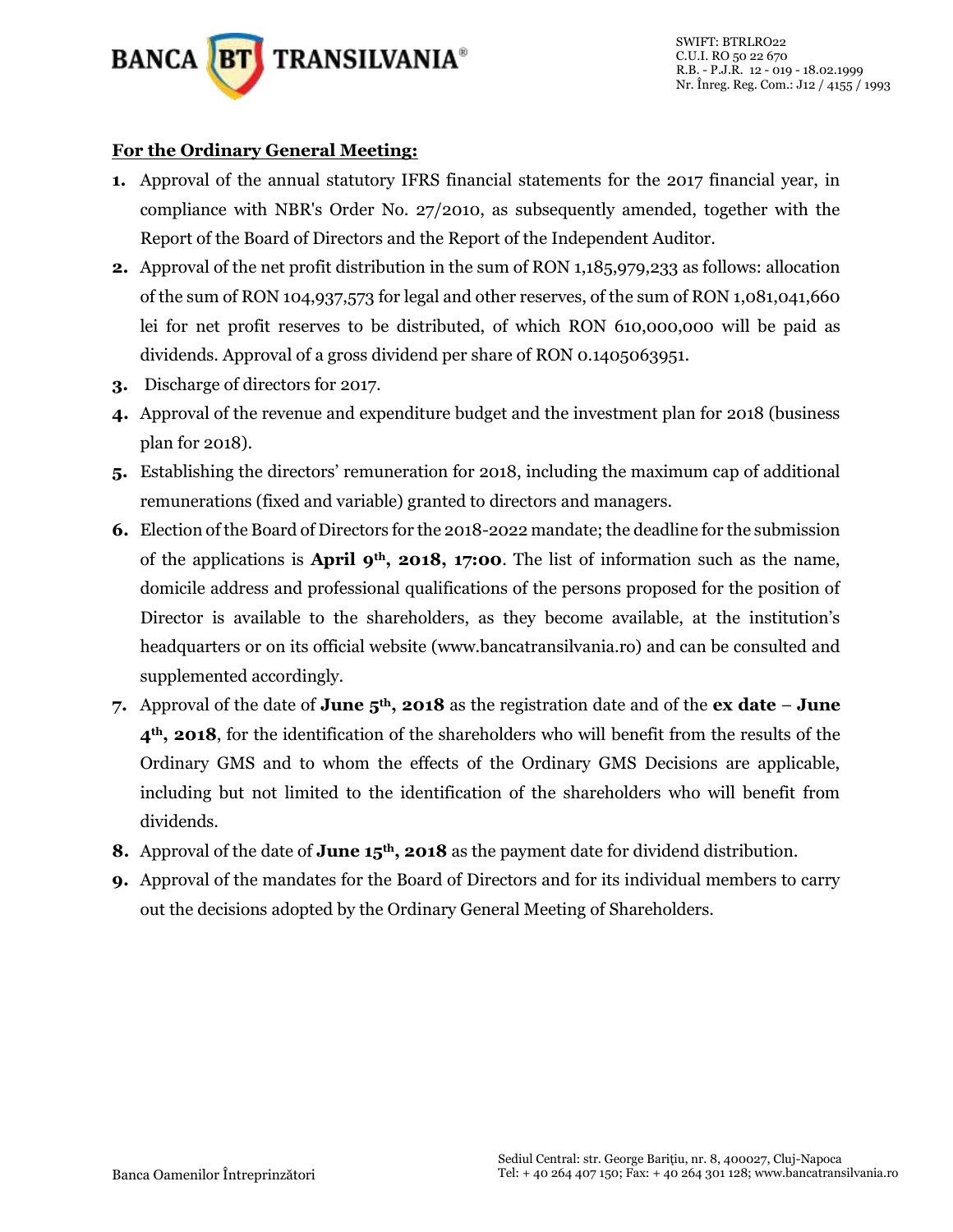

#### **For the Extraordinary General Meeting:**

**1.** Increase of the share capital with the amount of **RON 471,041,660** by issuing **471,041,660**  new shares, at a nominal value of RON 1/share as well the determination of the price at which the fractions of shares will be compensated following the application of the algorithm and the rounding of the results, in accordance with the applicable legal provisions.

The increase in the share capital will be carried out through the capitalization of reserves from the net profit of the year 2017 in amount of RON 471,041,660, by issuing a number of 471,041,660 shares, with a nominal value of RON 1/share in the benefit of the shareholders registered with the Shareholding Register held by the Central Depository at the registration date that will be established by the GSM (proposed date August  $3<sup>rd</sup>$ , 2018);

- **2.** Approval of the share buyback by the Bank, in accordance with the applicable legal provisions, under the following terms and conditions: maximum **35,000,000** shares (0.8062% of the total shares included in the share capital) with a nominal value of RON 1/share at a minimum price equal to the market price on BSE at the moment of the buyback and a maximum price of RON 4 for a period of maximum 18 months as of the publishing date of the EGMS resolution in the Official Gazette of Romania, Part IV, part of a stock option plan with the purpose of implementing a remuneration program and a personnel incentive program for a period of at least 3 years as well as the payment of fixed remuneration, and the granting of a mandate for the Board of Directors for the enforcement of this resolution.
- **3.** Information regarding the acquisition of holdings in the capital of Victoriabank SA, Bancpost SA, ERB Retail Services IFN SA and ERB Leasing IFN SA as well as preliminary approval of the merger (by absorption) which would take place between Banca Transilvania S.A. (absorbing company) and Bancpost S.A. (absorbed company)
- **4.** Approval of the date of **August 3rd, 2018** as the registration date and of the **ex-date – August 2nd, 2018,** for the identification of the shareholders who will benefit from the results of the Extraordinary GMS and to whom the effects of the Extraordinary GMS Decisions are applicable, including but not limited to the identification of the shareholders who will benefit from the shares allocated following the capital increase**.**
- **5.** Approval of the date of **August 6th, 2018** as the payment date for distribution of shares following the share capital increase.
- **6.** Approval of the mandates for the Board of Directors and individually for each of its members, in order to carry out the decisions of the Extraordinary General Shareholders Meeting.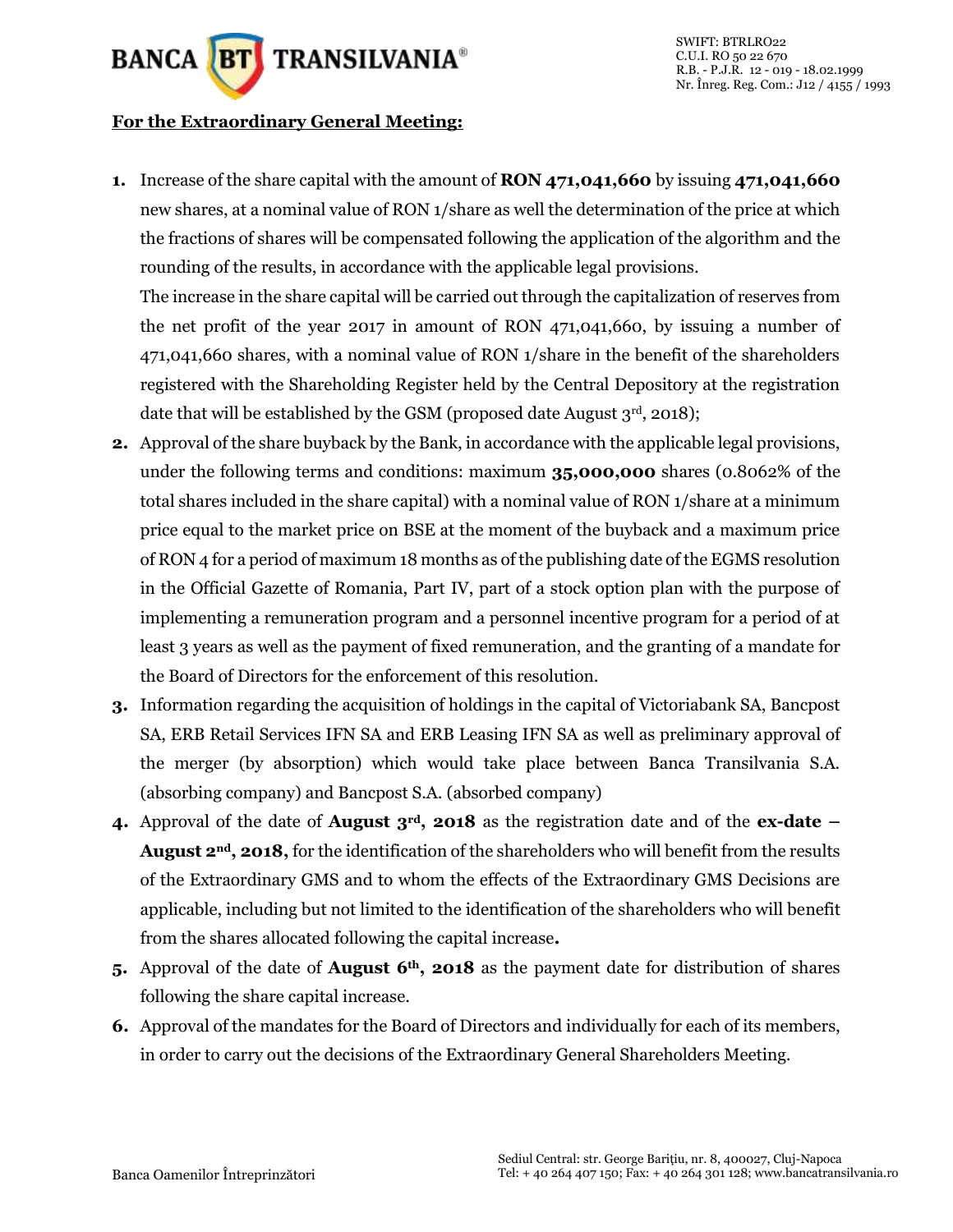

If, at the first convening, the legal and statutory quorum is not met, the general meeting (ordinary and extraordinary) will take place on **April 26th, 2018**, at 14:00 hours, respectively 15:00, at the above mentioned venue, with the same agenda and the same reference date.

#### **GMS Documents:**

The convening notice, the documents to be debated as well as the GMS resolution draft are available at the bank's head office in Cluj-Napoca, 8 George Baritiu St., starting with **March 24, 2018** or on the web page of the bank: (www.bancatransilvania.ro).

The share capital of Banca Transilvania is composed of **4,341,439,404** shares, each share conferring the right to express one vote within the GMS.

### **Shareholders' proposals regarding the GMS:**

One or more shareholders having at least 5% of the share capital, individually or jointly, are entitled:

- to introduce new topics on the agenda (provided that each topic is accompanied by a justification or a draft decision proposed to be approved by the general meeting and; such proposal has to be sent to the bank not later than 15 days from the date of publication of the convening notice in the Official Gazette);
- to present draft resolutions for the topics on the agenda or proposed to be included on the agenda of the general meeting (such proposals will be written and sent to the bank not later than 15 days from the date of publication of the convening notice in the Official Gazette).

If appropriate, the revised agenda will be republished by **April 12, 2018** according to the law.

The shareholders' proposals and the documents attesting the fulfilment of conditions to exercise the rights mentioned above will be sent as follows:

- through a handwritten document in original sent by post or courier service to Banca Transilvania S.A., 8 George Baritiu St., Cluj-Napoca, Cluj county. The document must be sent in an envelope on which the following is written clearly: "*For the General Meeting of Shareholders of the 25th/26th of April 2018*".
- through a document signed with an extended electronic signature according to the Law no. 455/2001 regarding electronic signatures – sent to  $\frac{\text{actionariat@btrl.co}}{\text{actionariat@btrl.co}}$ .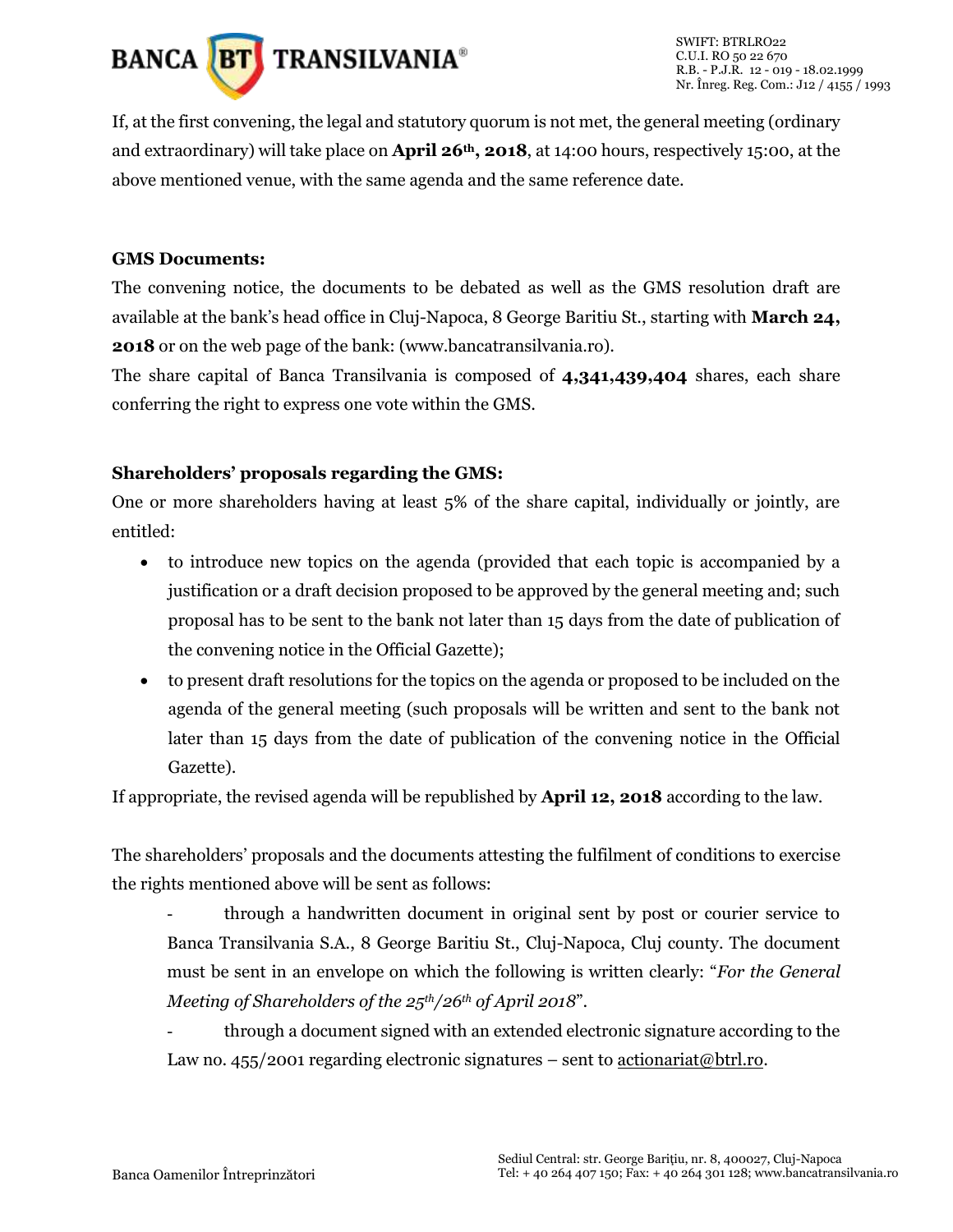

Each shareholder may propose a candidate for the position of member of the Board of Directors. The candidacy proposals for the position of Board member shall contain information such as: name, city of residence, professional qualification of the proposed person(s).

Candidates for the position of Board member must comply with the conditions imposed by the NBR's regulations. The candidates shall submit the following documents via fax at  $+40$  (0)264-407179 or e-mail at [actionariat@btrl.ro,](mailto:actionariat@btrl.ro) until 09.04.2018:

- *copy of identification document;*
- *Curriculum vitae*;
- *Statement issued by the candidate*, certifying that the person does not fall under any of the situations laid down in Article 110 in Emergency Government Ordinance no. 99/2006 or under any other incompatibility situation laid down in the applicable laws, or that he/she agrees to renounce any situation of incompatibility at any time before he/she is due to commence the exercise of the position he/she has been approved for by the National Bank of Romania.

Considering the legal provisions applicable to credit institutions, Banca Transilvania may request supplementary information from shareholders in order to determine the level of suitability of the individuals concerning the duties and the specificity of the management body of the credit institution.

### **Questions regarding the GSM:**

The shareholders can submit questions in writing regarding the topics on the agenda together with acts enabling the identification of the shareholder, so that they may reach the registry of the company by **23.04.2018** at the latest.

The shareholders questions may be sent in writing by post or courier service to Banca Transilvania S.A.'s headquarters or by e-mail to [actionariat@btrl.ro.](mailto:actionariat@btrl.ro) If sent by post, the document must be sent in an envelope on which the following is written clearly: ""*For the General Meeting of Shareholders of the 25th/26th of April 2018*".

The bank may also reply by posting the answers on the bank's website [\(www.bancatransilvania.ro](http://www.bancatransilvania.ro/)), Investors' Relations Section, FAQ Tab.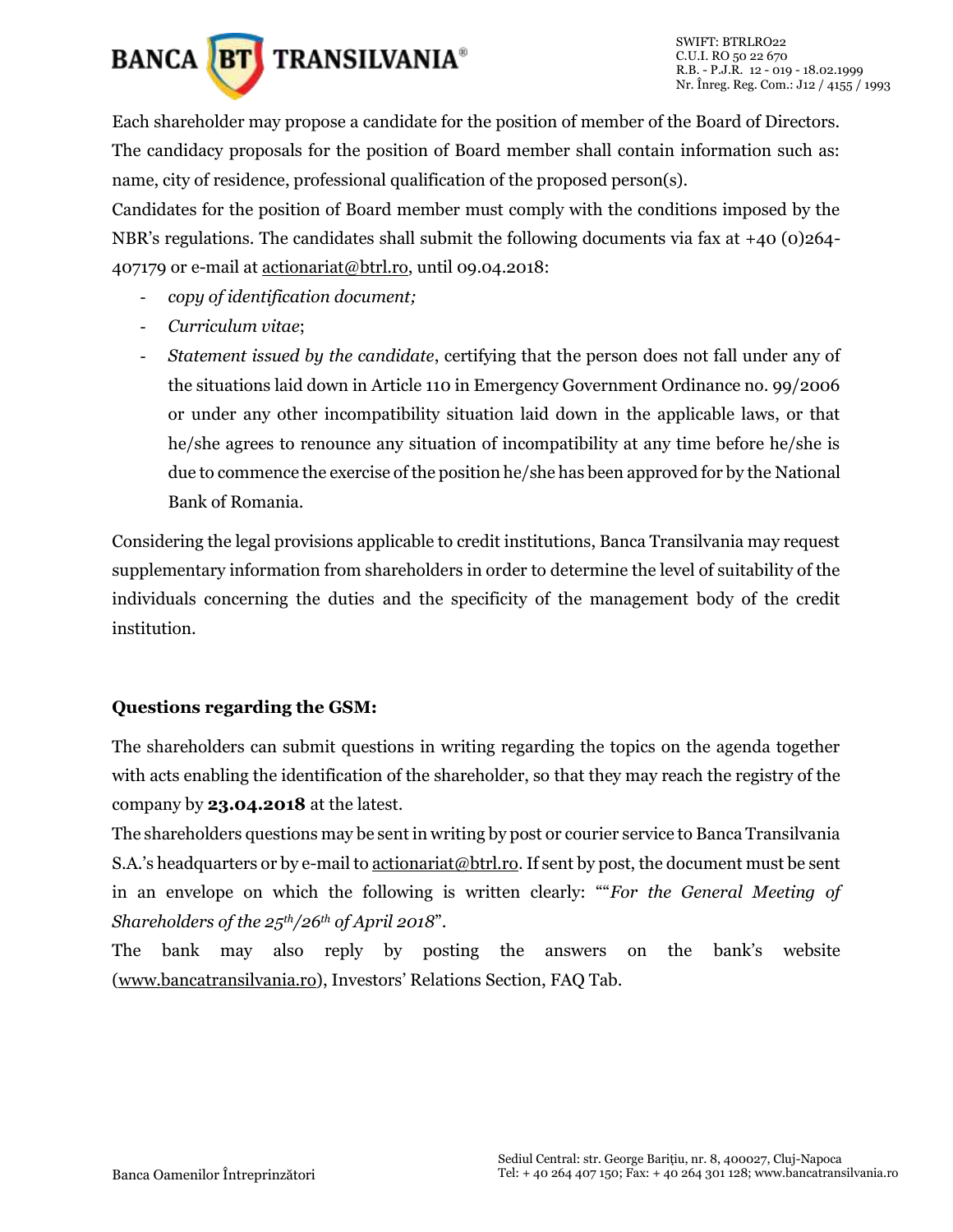

### **Participation in GSM:**

The reference date is **April 13th, 2018**. Only shareholders registered on that date with the Shareholding Register held by the Central Depository will be able to participate and vote in the general meetings.

Shareholders may participate in the general meetings directly (through legal representatives), may be represented by other persons according to the law or may vote by correspondence.

The access of shareholders in the GSM or vote via correspondence is allowed through the direct identification of the individual by an identification document - ID (Identity card or legal equivalent (I.C.) for Romanian citizens or passport/proof of residency for foreign citizens), for natural individuals. For companies, the ID of the legal representative (Identity card or legal equivalent (I.C.) for Romanian citizens or passport/proof of residency for foreign citizens) must be provided.

The quality of the legal representative of a shareholder-company or other entities without legal personality will be determined in accordance with the list of shareholders at the reference, received from the Central Depository or by the participants defined in art. 168 para. 1 let. b) of the Law no. 297/2007 which provide custody services: a) the account statement which verifies the position of shareholder as well as the number of share held; b) the documents which attest the registration of information regarding the legal representative from the Central Depository/ other participants.

Should the legal representative of the shareholder-company not be mentioned in the shareholders' list at the reference date, then the quality of legal representative is proven through an official document which validates this quality (proof issued by a competent authority, in original or legalized copy, no older than 1 month before the date of the GSM).

The representative of the shareholder-individual must provide proof of identity (Identity card or legal equivalent (I.C.) for Romanian citizens or passport/proof of residency for foreign citizens) as well as a special or general power of attorney signed by the shareholder-individual.

The conventional representative of the shareholders-companies will provide the following proof of identity: identification document of the representative (Identity card or legal equivalent for Romanian citizens or passport/proof of residency for foreign citizens) together with special and general power of attorney signed by the legal representative. Information on power of attorney, general or specific, as well as voting by correspondence are mentioned below.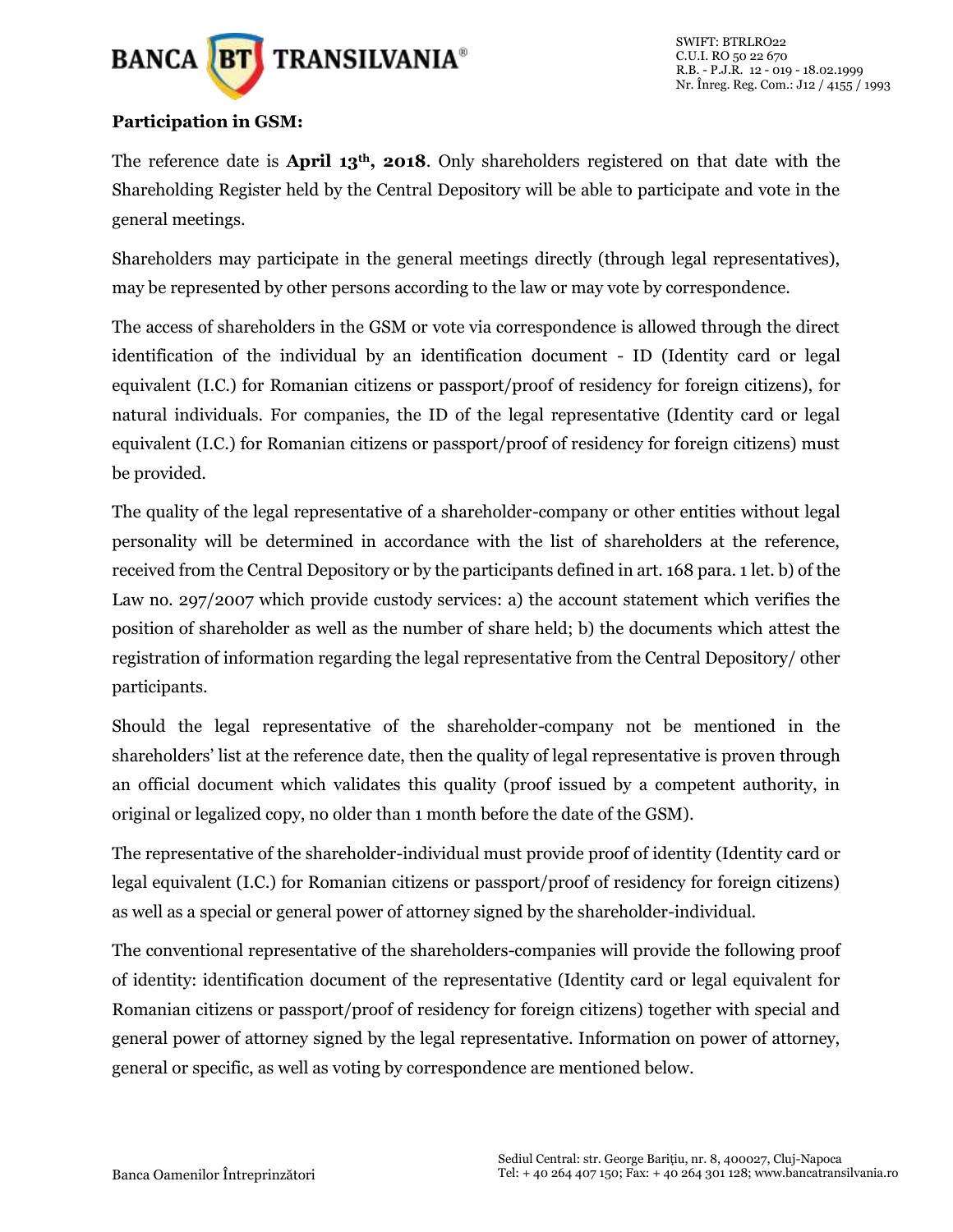

The documents presented in a foreign language other than English (except for identity documents valid in Romania) shall be accompanied by a translation made by a sworn translator in Romanian or English.

## **General Power of Attorney**

Before their first use, general power of attorney shall be submitted / sent, in copy, containing the phrase "identical with the original" and with the signature of the representative so that the documents are received at the registry of the company until **April 20th 2018, 17:00, in an envelope clearly indicating "***For the General Meeting of Shareholders of the 25th/26th of April 2018***".**

General Power of Attorney (GPA) in a certified copy will be retained by the Company, having made mention of this in the minutes of the general meeting. General Power of Attorney is valid for a period which may not exceed three years.

The GPA can be sent by e-mail with the extended electronic signature, according to Law. 455/2001 on electronic signature, as amended and supplemented, so it may be received at the registry of the Company until **April 20th 2018, 17:00**, a[t actionariat@btrl.ro](mailto:actionariat@btrl.ro), with the subject "*For the General Meeting of Shareholders of the 25th/26th of April 2018*".

To validate the mandate, the agent (conventional representative) must be either an intermediary (in accordance with Art. 2 para. 1 pt. 14 of Law no. 297/2004) or a lawyer and the shareholder is their client. Also, the agent must not be a situation of conflict of interest, such as:

- the agent is the significant shareholder of Banca Transilvania SA or an entity controlled by such shareholder;

- the agent is a member of the management body of Banca Transilvania, a significant shareholder or entity controlled by such shareholder;

- the agent is an employee or an auditor of the company or of a significant shareholder or entity controlled by such a shareholder;

- the agent is a spouse, relative or in-law up to the fourth degree of one of the individuals mentioned above.

The power of attorney cannot be transferred to another person. If the representative is a legal entity, it may exercise its mandate through any person that is part of its governing body or its employees (through proof of quality of representation).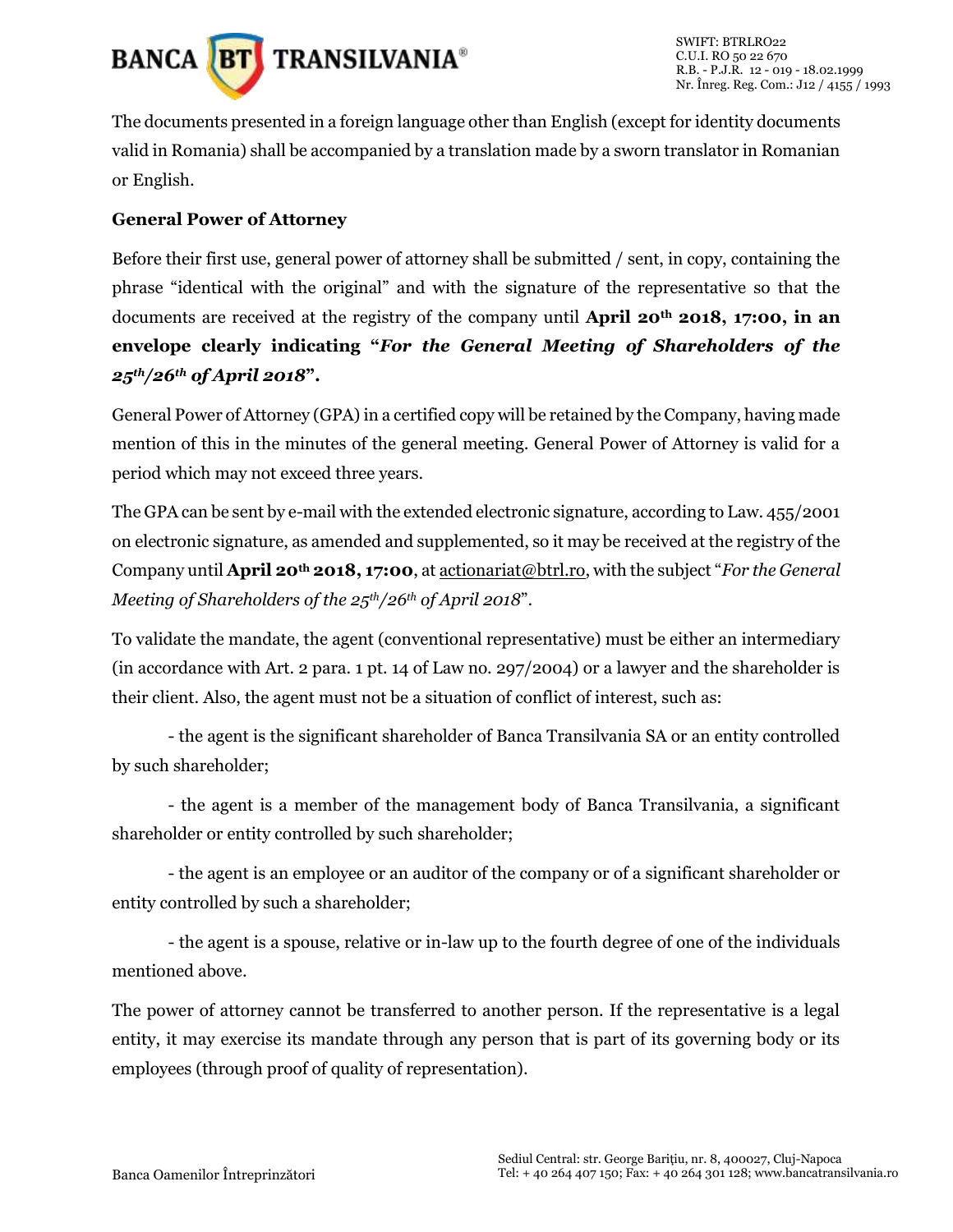

Along with GPA, the shareholders will send the company proof that the agent is either an intermediary (in accordance with Art. 2 para. 1 pt. 14 of Law no. 297/2004) or a lawyer and the shareholder is a client thereof.

Also, individual shareholders will send copy of the proof of their identity.

The documents presented in a foreign language other than English (except for identity documents valid in Romania) shall be accompanied by a translation made by a sworn translator in Romanian.

Verification and validation of the GPA submitted to the Company will be conducted by the technical secretaries designated in accordance with the law, who shall safeguard the documents.

### **Special Power of Attorney (SPA) and correspondence voting ballots**

- 1. The documents necessary for individual shareholders to attend the GSM are:
	- an identification document, if the shareholder attends the meeting in person;
	- a special power of attorney in accordance with the law and the identification document of the representative, if the shareholder is represented by another person;
- 2. The documents necessary for shareholders companies to attend the GSM are:
	- o For the quality of the legal representative of a shareholder-company or other entities without legal personality will be determined in accordance with the list of shareholders at the reference, received from the Central Depository or by the participants defined in art. 168 para. 1 let. b) of the Law no. 297/2007 which provide custody services: a) the account statement which verifies the position of shareholder as well as the number of share held; b) the documents which attest the registration of information regarding the legal representative from the Central Depository/ other participants.
	- o Should the legal representative of the shareholder-company not be mentioned in the shareholders' list at the reference date, then the quality of legal representative is proven through an official document which validates this quality (proof issued by a competent authority, in original or legalized copy, no older than 1 month before the date of the GSM).
	- $\circ$  beside the aforementioned document proving the legal representative status of the person signing the power of attorney, the person delegated with representation competence must also present, in accordance with the law, the special or general power of attorney signed by the legal representative of the respective legal entity.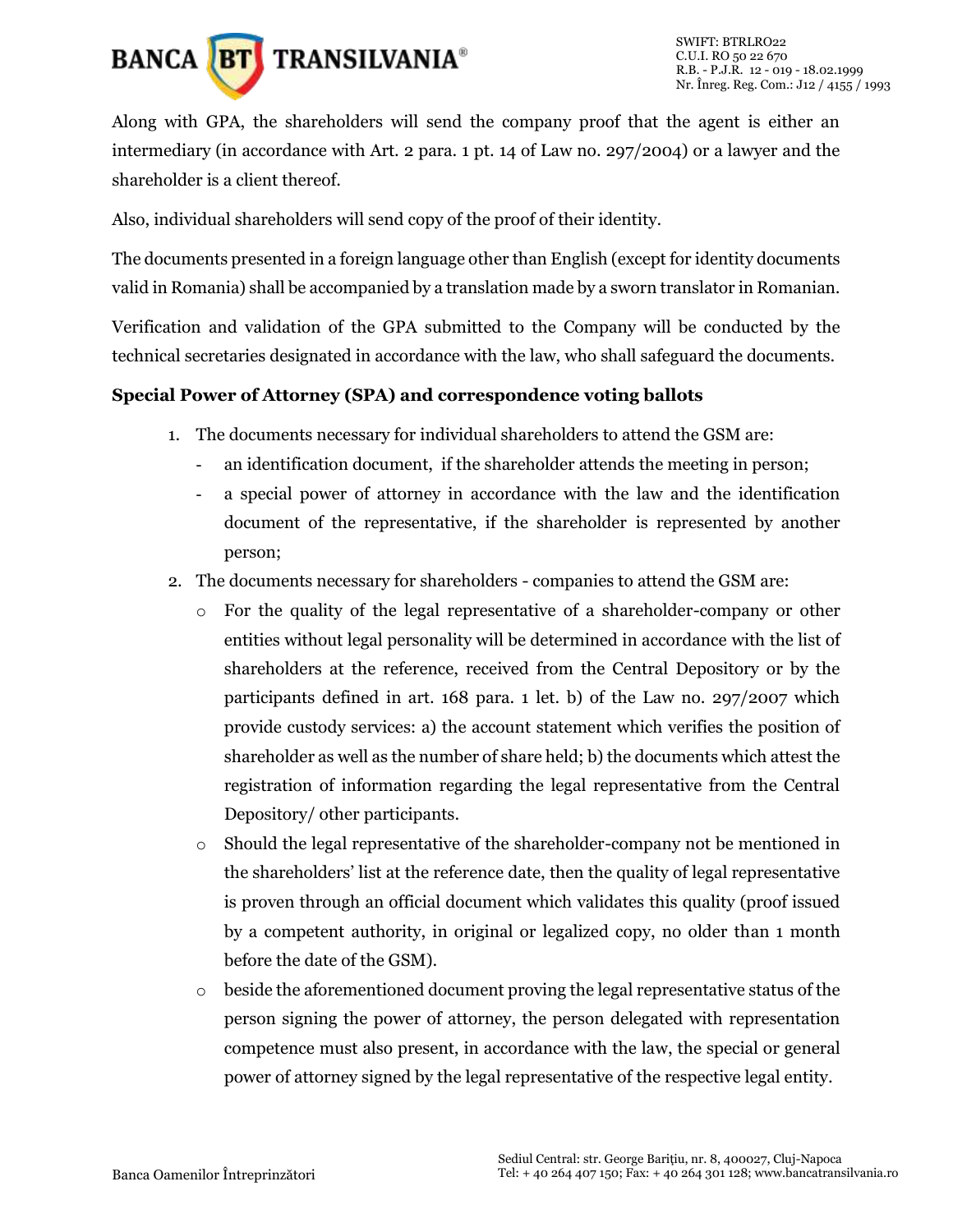

Starting with March  $24<sup>th</sup>$ , 2018 the special power of attorney forms, respectively those for exercising the right to vote by correspondence will be available at Banca Transilvania's Head Office and the bank's branches/agencies in the country or can be downloaded from the bank's website [\(www.bancatransilvania.ro\)](http://www.bancatransilvania.ro/), in both Romanian and English**.**

After filling in and signing the power of attorney forms, under the sanction of losing the voting right, a copy is to be filed with / sent to the Bank's Head Office or branches by **April 20th, 2018**  (in an envelope mentioning "*For the General Meeting of Shareholders of the 25th/26th of April 2018*"), another copy will be given to the authorized person and the third will remain with the shareholder. The power of attorney will be accompanied by a copy of the identification document of the individual shareholder /legal representative of the shareholder-company and for legal entities by an official document certifying the quality of legal representative mandated to sign the power of attorney. The special power of attorney should include the information provided in the special power of attorney form provided by BT specifying the vote for each item on the agenda. The power of attorney forms can be sent by e-mail to the following e-mail address: [actionariat@btrl.ro.](mailto:actionariat@btrl.ro)

The special powers of attorney/voting via correspondace ballots regarding item no. 6 on the agenda of the meeting, filled out by the shareholders with their voting options, signed, in original, will be inserted in a separate sealed envelope, stating clearly "Confidential – Voting instructions for the General Meeting of Shareholders of the 25th/26th of April 2018", envelope which will be introduced in another envelope containing the general power of attorney/special power of attorney/voting ballot via correspondence for the other items on the agenda of the GSM together with the relevant documents.

Credit institutions that provide custody services for the bank's shareholders may sign and transmit the GPAs / SPAs by mail on behalf of their clients, based on the rights conferred onto them by the custody contracts as well as the exact voting instructions received from customers for such a GSM.

In this case, the SPAs/ correspondence voting ballots shall be accompanied by an affidavit issued by the credit institution which received the power of representation by the SPA, which establishes that:

(a) the credit institution provides custody services for said shareholder;